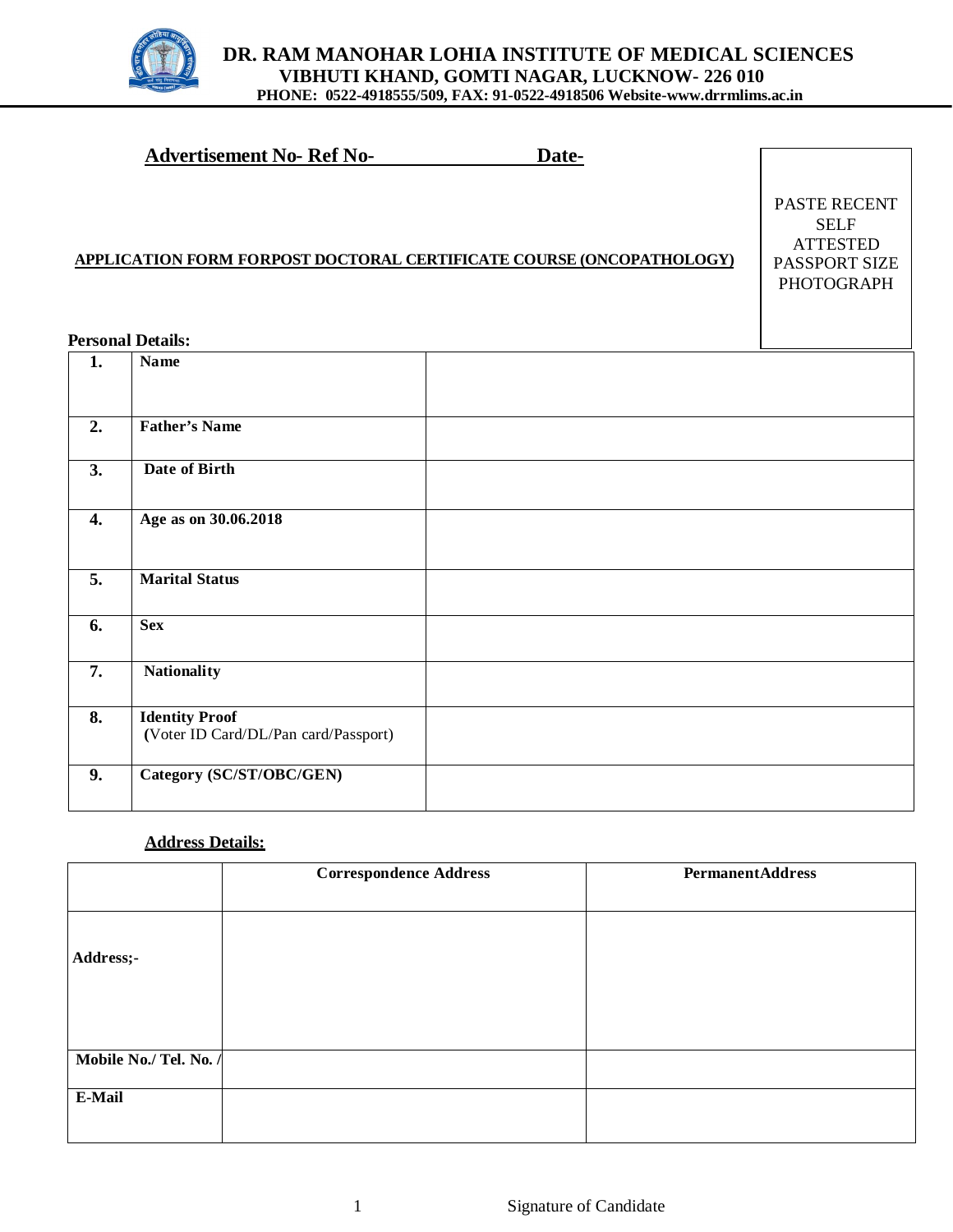

# **DR. RAM MANOHAR LOHIA INSTITUTE OF MEDICAL SCIENCES VIBHUTI KHAND, GOMTI NAGAR, LUCKNOW- 226 010 PHONE: 0522-4918555/509, FAX: 91-0522-4918506 Website-[www.drrmlims.ac.in](http://www.drrmlims.ac.in)**

# **Professional Qualifications**/ **Academic Qualifications in descending order**

| Sl.<br>No. | <b>Examination Passed</b> | Name of Institution /<br><b>University</b> | Year of<br>Passing | $%$ of Marks /<br>Grade | Specialization |
|------------|---------------------------|--------------------------------------------|--------------------|-------------------------|----------------|
|            |                           |                                            |                    |                         |                |
|            |                           |                                            |                    |                         |                |
|            |                           |                                            |                    |                         |                |
|            |                           |                                            |                    |                         |                |
|            |                           |                                            |                    |                         |                |

#### **Certification (if any)**

| Sl.<br>No. | <b>Course / Certification</b> | <b>Field</b> | Name of Institution /<br>University | <b>Year of<br/>Passing</b> |
|------------|-------------------------------|--------------|-------------------------------------|----------------------------|
|            |                               |              |                                     |                            |
|            |                               |              |                                     |                            |
|            |                               |              |                                     |                            |

#### **Professional Registrations**

| SI.<br>No. | <b>Name of Council</b> | <b>Registration No. &amp; Date (Attach Copy)</b> |
|------------|------------------------|--------------------------------------------------|
|            |                        |                                                  |
|            |                        |                                                  |
|            |                        |                                                  |